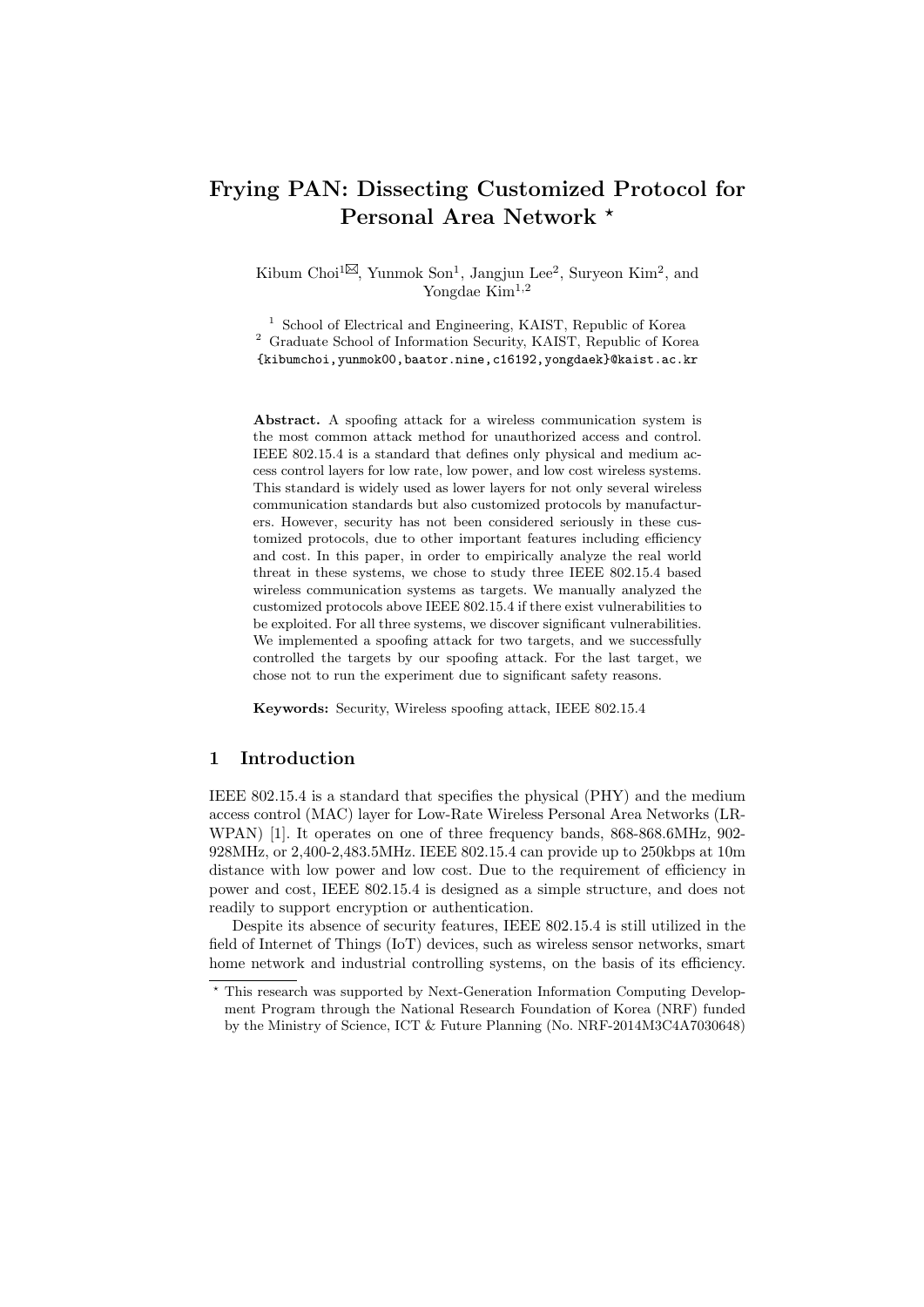Numerous wireless communication systems such as ZigBee, 6LoWPAN, WirelessHART, and MiWi have been built upon IEEE 802.15.4.

Notably, we found three critical applications that are using custom protocols upon IEEE 802.15.4. Our first target, Smart plug, is a smart power metering system. It can turn on and off a power supply, and collect the power usage information of users. The second target is a door lock system controlled by both its user and a manager. By the user's request or in an emergency situation, the manager can control the door lock system remotely using wireless communication. The last target is a Platform Screen Door (PSD) system that communicates with a control system using a wireless protocol in subway stations. Although, these systems are closely related to security and safety, they are implemented without any security concerns and only rely on their custom protocol.

In this work, we captured packets from three target systems using commercial RF transceivers. By analyzing these packets manually, it was possible to infer most fields of customized protocols, and we then implemented a spoofing attack to take control of them. We were able to successfully control the first and second targets, but we could not perform our an attack on the third, because of legal and safety issues. Note that all vulnerabilities are responsibly disclosed in advance.

To summarize, we made the following contributions.

- We derived general analysis methodology for customized protocols on top of IEEE 802.15.4, which is far different from that of  $TCP/IP$  packet analysis.
- We found nine security vulnerabilities from three real world targets using the proposed analysis methodology. Furthermore, we were able to exploit these vulnerabilities to spoof the protocol messages.
- We performed unauthorized control of critical applications which are linked directly with the citizen's safety.

The remainder of this paper is organized as follows. Section [2](#page-1-0) describes related work on the attack of IEEE 802.15.4 networks. Section [3](#page-2-0) provides background on IEEE 802.15.4 and tools for the spoofing attack we used. Sections [4](#page-3-0) and [5](#page-4-0) explain our analysis methodology and generalized vulnerabilities of customized protocols over IEEE 802.15.4. Section [6](#page-5-0) presents a detailed analysis and attack against two target systems and the result of the attacks are presented in Section [7.](#page-10-0) Section [8](#page-11-1) concludes the paper.

# <span id="page-1-0"></span>2 Related Work

Several works on attacking IEEE 802.15.4 based systems in both the PHY and MAC layers have been reported. While most PHY layer attacks are related to jamming that causes a denial of service for systems, our main concern is taking control or causing malfunctions against the target system by injecting well crafted packets. Spoofing attacks are usually related to upper layers rather than the PHY layer. Some papers related to security on the MAC layer of IEEE 802.15.4 systems have been published. Sastry et al. mentioned three problems that could reduce security in IEEE 802.15.4 specifications [\[2\]](#page-11-2). First, there is an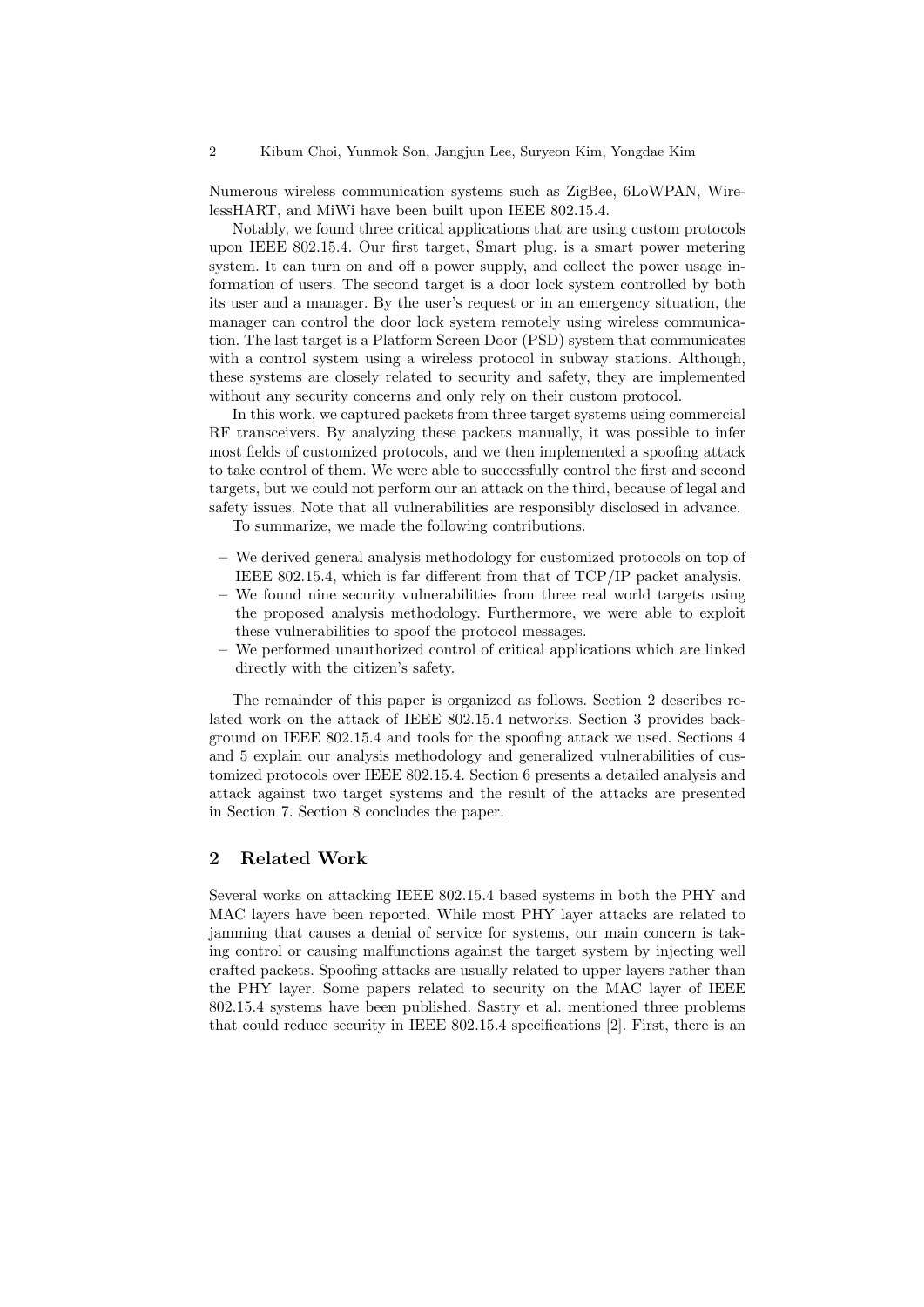

Frame Control Fields Sequence Number Address<br>Informatio Participation Data Payload FCS<br>Information **Properties** MHR MSDU MFR MAC layer

<span id="page-2-1"></span>Fig. 1. IEEE 802.15.4 Data Frame Format

initial vector (IV) management problem where the same key can be used in two different access control list  $(ACL)$  entries. The second problem is no support for group keying because each ACL entry can only be associated with one destination address. The third problem is that the standard supports an unauthenticated encryption mode that is vulnerable. Sokullu et al. suggested a Guaranteed Time Slots (GTS) attack in the IEEE 802.15.4 MAC layer [\[3\]](#page-11-3). GTS is a part of the superframe for collision-free transmission, and thus they are exclusively dedicated to a single device. An attacker can learn the GTS slot times from the beacon frame following a GTS request, and then she can cause interference or a collision when a legitimate node transmits a GTS data frame. A GTS attack is a denial of service against GTS requests. Jokar et al. presented Received Signal Strength (RSS) based spoofing detection and prevention techniques in static IEEE 802.15.4 networks [\[4,](#page-11-4) [5\]](#page-11-5).

Most related works are focused on the security of the IEEE 802.15.4 standard itself. In contrast to previous works, we point out that customized protocols on IEEE 802.15.4 are utilized for actual devices and they have security problems.

# <span id="page-2-0"></span>3 Background

In this section, we explain the basic information of the IEEE 802.15.4 architecture, data frame format, and platforms used for our spoofing attack.

IEEE 802.15.4 Architecture The IEEE 802.15.4 architecture consists of only two layers, the PHY layer and the MAC layer. The PHY layer defines the physical specifications to transmit and receive radio frequency (RF) signals through a physical transmission medium. The MAC layer provides a reliable link between two nodes, and is responsible for encoding digital bits into packet frames to transmit, decoding them to receive frames, and controlling the access to data in a network. This architecture is utilized not only for the lower layer of several wireless communication standards but also for unknown customized protocols designed by device developers.

Data Frame Format Figure [1](#page-2-1) depicts a data frame format of the MAC layer. The MAC frame contains the MAC Header (MHR), MAC Service Data Unit (MSDU), and MAC Footer (MFR). The MHR has a Frame Control Field (FCF), data sequence number, and address information. MSDU is the actual data to transmit and MFR is Cyclic Redundancy Check (CRC) for error detection.

In this work, the most important field is MSDU, because it carries a payload that is composed of the customized protocol data for the specific purpose or service of various manufacturers. Furthermore, FCF, the first two bytes in MHR,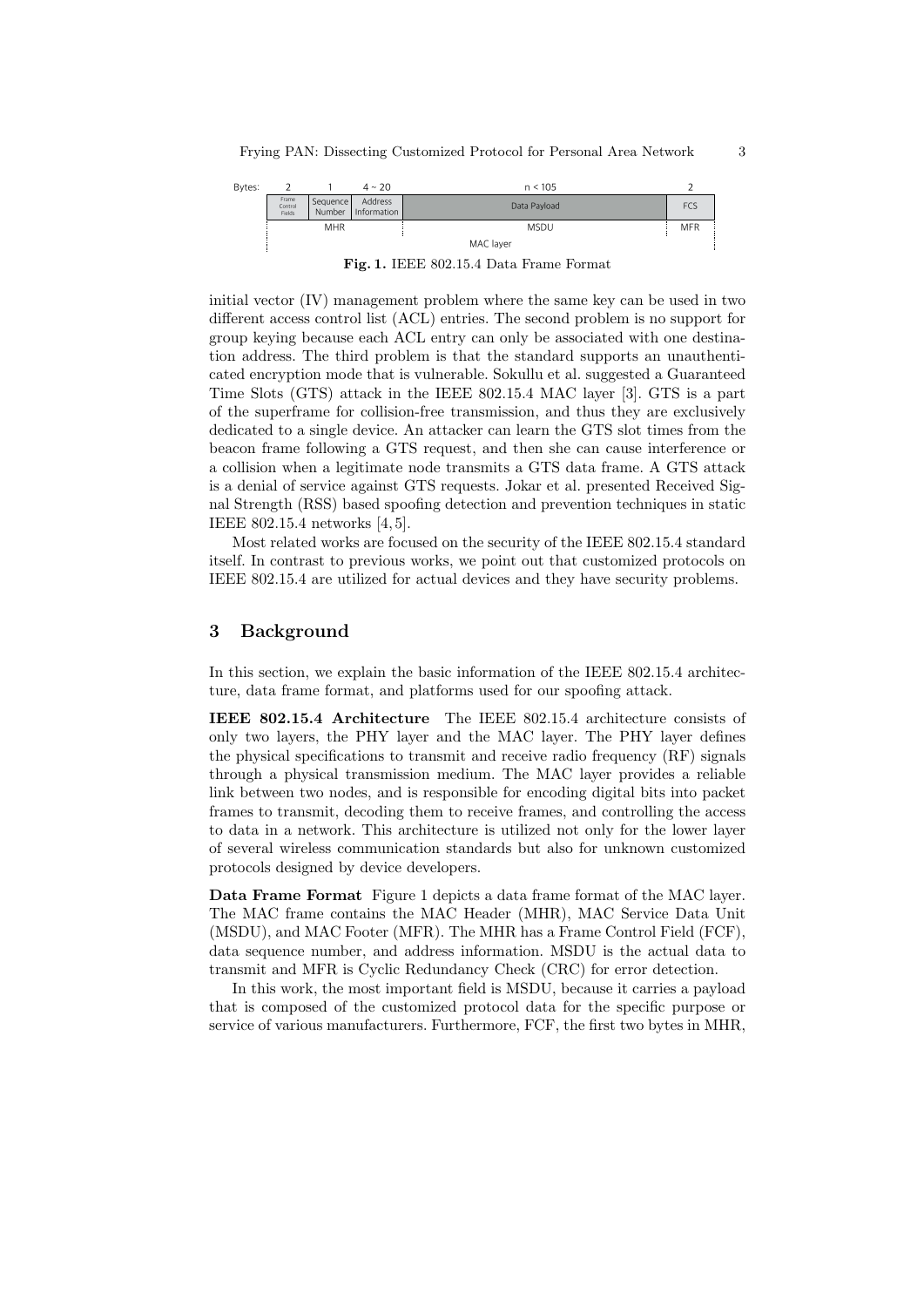contains important information that is represented as a bit-map such as packet type, security enabled status, ACK request status, and addressing mode. If a security enabled field is '0', then data is not encrypted. This is the starting point of protocol reverse engineering.

Attack Platforms We used two programmable RF transceiver devices to collect and inject IEEE 802.15.4 packets as attack platforms. The first is Universal Software Radio Peripheral (USRP) with "gr-ieee-802.15.4" GNU Radio module that fully supports the IEEE 802.15.4 standard. Another platform is KillerBee [\[6\]](#page-11-6) which is a python based framework designed for the analysis of IEEE 802.15.4 and ZigBee protocol. By using these hardware and software platforms, we can obtain data frames of the MAC layer regardless of the PHY layer protocol. In addition, log files from these platforms are readable by Wireshark.

# <span id="page-3-0"></span>4 Methodology

Our analysis can be divided into three phases to make a spoofing attack possible for an IEEE 802.15.4 based customized protocol: collecting, grouping, and actual analysis. To understand the fields of a customized protocol as well as possible, it is necessary to control the variance of packets in known or predictable conditions in the first two phases. We strongly believe that this methodology with three phases can be considered as a generic approach for IEEE 802.15.4 based customized protocol reverse engineering.

#### 4.1 Collecting Packets

The first step to take for a sniffing attack is to find a communication channel. By brute-forcing channels, we can find the active channel that the target system uses. The collecting phase is usually considered as a simple process, as it is supported in the hardware we use. However, the challenges in the next phases depend on this phase. There are variable factors or environments that feasibly affect the variance of the packet data such as function, date, timing, and place. Note that not all of these are necessary for building packets and all implementations are somewhat different.

Function is the most basic factor to distinguish command related fields, and date or time is related to the timestamp field. Sometimes it is necessary to capture packets within a limited time span to remove unnecessary packets that may not include critical information. Place is also an important factor, because the network topology can be one master to one client, one master to multiple client, or multiple masters to multiple clients. To control and identify the source and destination address fields among multiple communication pairs, the physical location should be addressed.

Both fixing and changing these factors may be necessary to identify the related fields in packets. Therefore, an attacker must control variable factors as much as possible.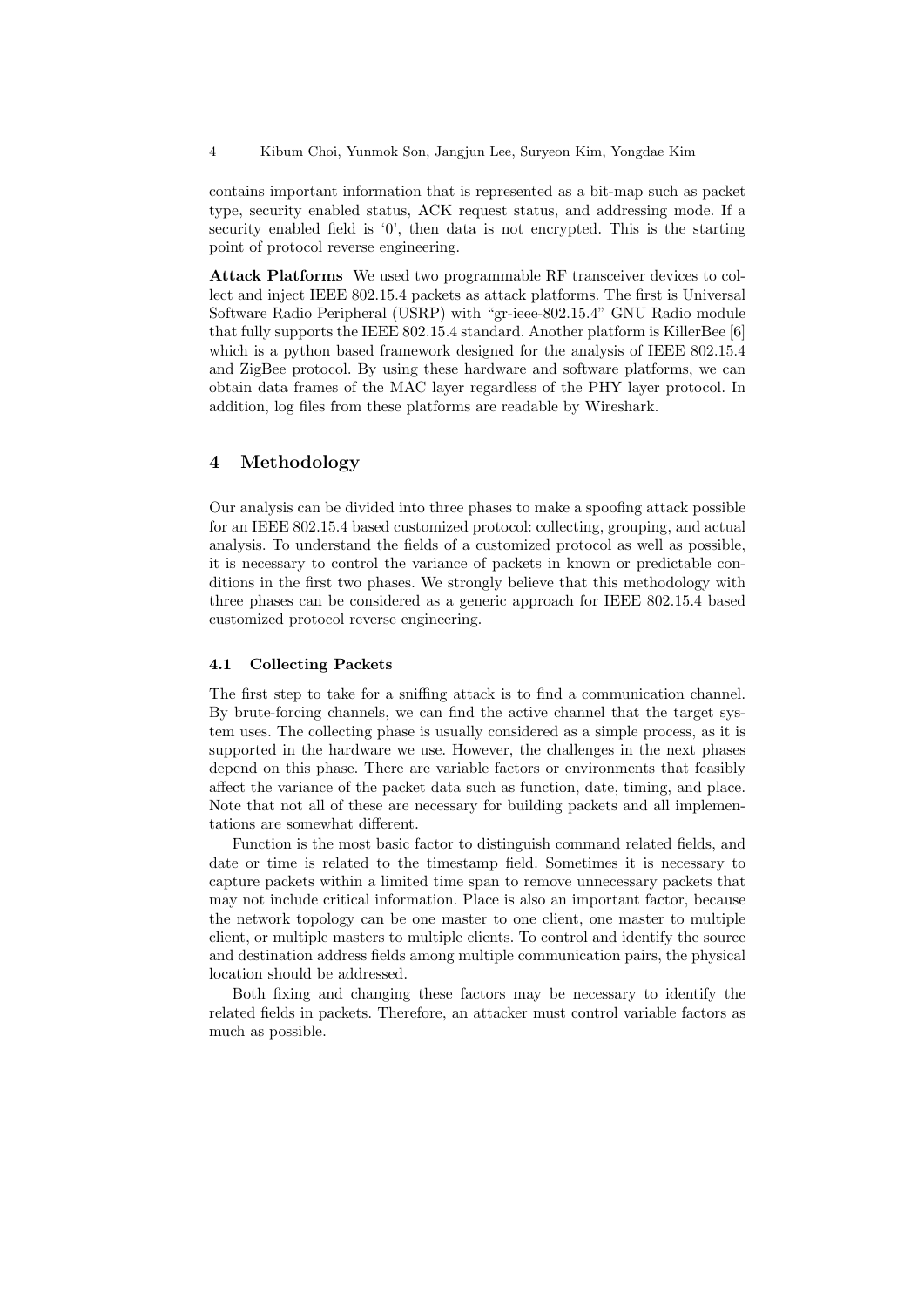

<span id="page-4-1"></span>Fig. 2. IEEE 802.15.4 Communication process in three steps

#### 4.2 Grouping Packets

The second phase is a grouping process for the collected packets. There are many types of packets in a common digital communication protocol such as request, response, command, acknowledgement, and so on. Because the formats of these various types usually have different fields, they make the protocol analysis more difficult. By classifying the collected packets according to the source or destination addresses, we can learn the information of request to response and command to acknowledgment relationships, which are shown in figure [2.](#page-4-1) The length of the packet can provide useful information, because the different fields lead to different packet lengths. For example, acknowledgement packets are usually very short for efficiency. It is also helpful to categorize the collected packets according to the factors mentioned in the previous phase.

### 4.3 Analysis Protocol

The last step is the actual analysis process of hex or ASCII valued byte data in the packets. In the case of customized protocols, most of this phase is conducted manually. The important elements in the sequence of grouped packets are the repeated data, periodic data, monotonically increasing or decreasing data, and other meaningful data. The repeated data can be related to the control features of the two previous phases including source or destination addresses, functional commands, and so on. Periodic data also can be interpreted to have various meanings by their timing characteristics such as the interval. Sequence number and timestamp of packets usually appear as monotonically increasing data, and they can be decoded according to their cycles. For example, the cycles of date or time data can be 12, 24, or 60 in decimal or hex, whereas that of sequence number can be a full byte size. In particular, repeated data in every packets without any change are important, because an attacker can use them as fixed values for a spoofing attack without detailed knowledge.

# <span id="page-4-0"></span>5 Vulnerabilities

During the protocol reverse engineering against three targets, we found several vulnerabilities in those customized protocols. We found features that in fact helped our protocol analysis. We listed these problems in table [1.](#page-5-1)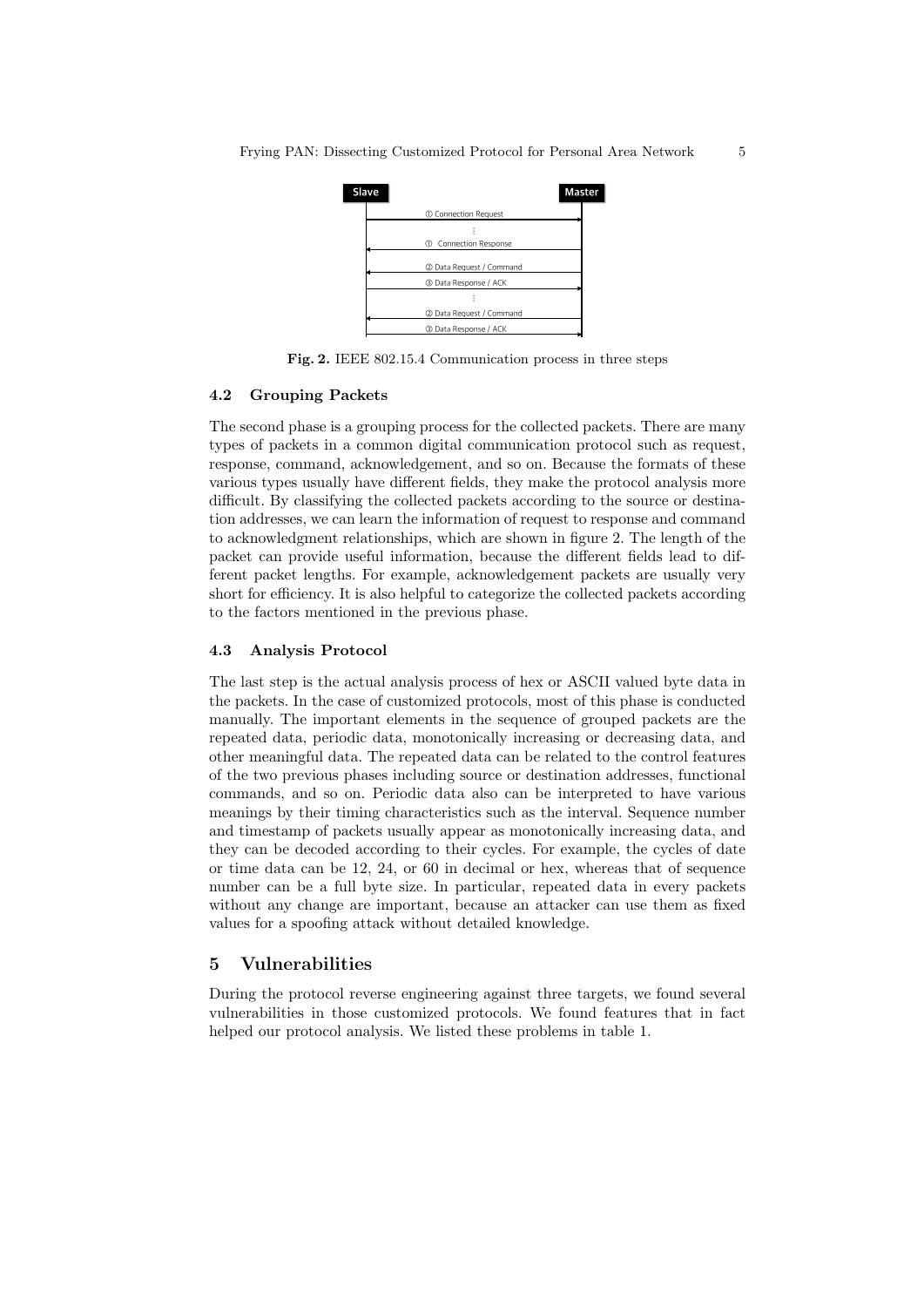| Phase    | Vulnerability                 | S <sub>mart</sub><br>Plug | Door<br>Lock | <b>PSD</b> |
|----------|-------------------------------|---------------------------|--------------|------------|
|          | No encryption on payload      |                           |              |            |
|          | No packet fragmentation       |                           |              |            |
| Analysis | Plaintext data (ASCII)        |                           |              |            |
|          | Repeated MAC layer data       |                           |              |            |
|          | Periodic increase (timestamp) |                           |              |            |
|          | Sequential increase (seq num) |                           |              |            |
|          | Well-known CRC                |                           |              |            |
| Spoofing | Meaningless fixed field       |                           |              |            |
|          | Poor authentication           |                           |              |            |

<span id="page-5-1"></span>Table 1. Vulnerabilities in custom protocols based on IEEE 802.15.4

# 5.1 Vulnerabilities in Analysis Phase

The most fundamental vulnerability in WPAN is the absence of encryption on the payload. This is the starting point of our protocol reverse engineering. When we analyzed the customized protocol, packet parsing was our basic approach. From an attacker's perspective, if packets are fragmented, then parsing is infeasible. If a packet shows plain text in ASCII, then we can easily infer the meaning of the packet or field. Even for packets that use non-ASCII range bytes, repeated byte fields were often detected. All three customized protocols use modified parts of the MAC address in their address fields, probably because using new address requires address to device binding. This would be an easy way to identify the source and destination field.

### 5.2 Vulnerabilities in Spoofing Phase

For a successful spoofing attack, normally we had to control two values, the sequence number and the CRC. The remaining fields were only copied from previous packets or could be hard-coded. If some fields use fixed bytes for every operation, then we do not have to guess the real meaning of fields. In addition, all three targets used well-known CRC methods. Moreover, some of them only check if the sequence number is larger than the current sequence number.

# <span id="page-5-0"></span>6 System Analysis

We now present our analysis following methodology consists of collecting packets, grouping packets, and protocol reverse engineering phases. This section contains three different customized systems based on IEEE 802.15.4.

### 6.1 Smart Plug Analysis

#### A. Smart Plug System Overview

Our first target is a wireless smart power metering system. This system consists of a Watt Checker Unit (WCU) and a Data Concentrate Unit (DCU). The WCU is set up between home appliances and a wall outlet, and it measures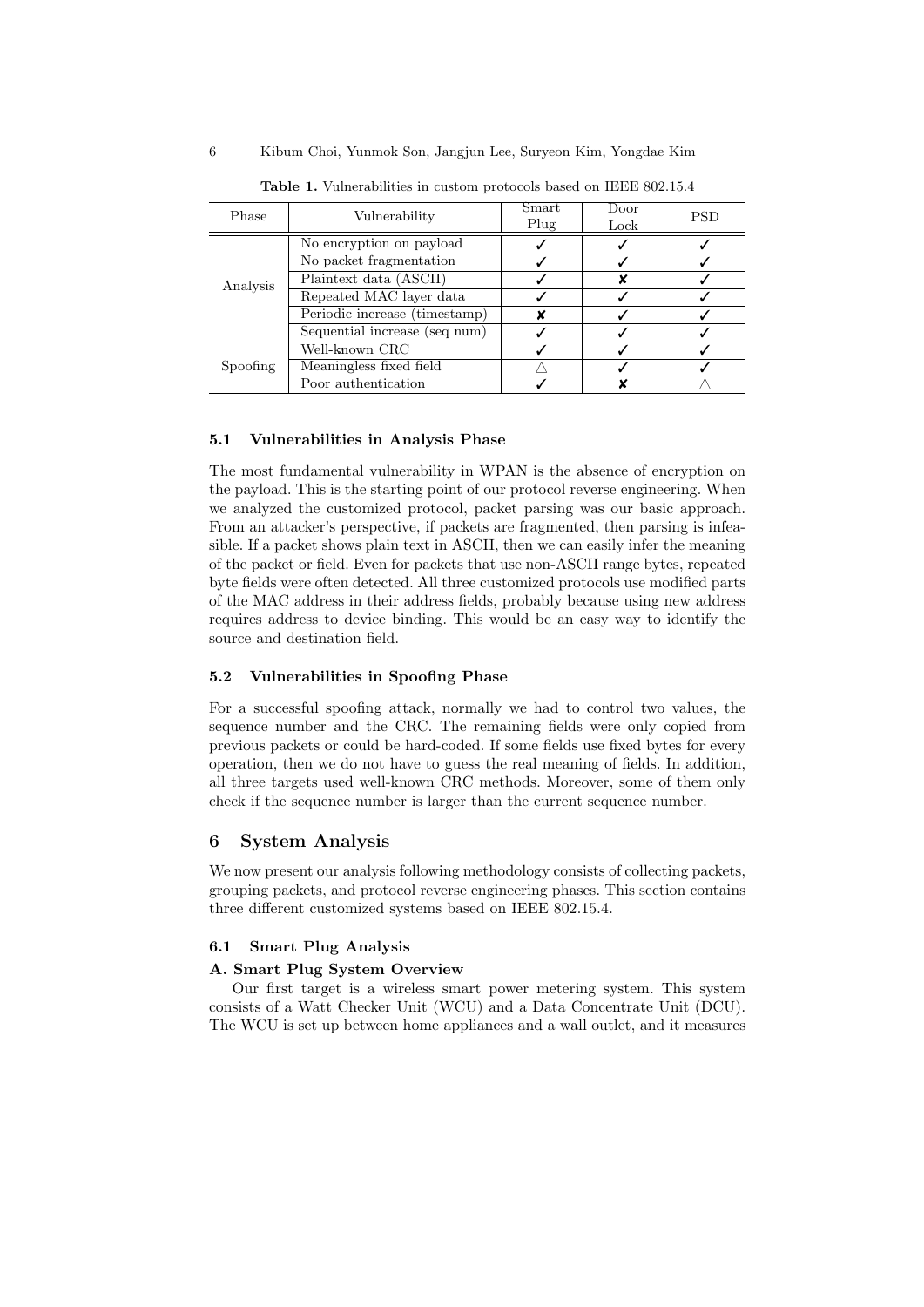| 0 1 2 3 4 5 6 7 8 9 10 11 12 13 14 15 16 17 18 19 20 21 22 23<br>$\mathbf{r}$ | Ë |  | sequence<br>number | PAN<br>destination address<br>source address<br><b>ID</b> |  |  |  |  |  |  |  |  |  |  |  | ASCII representation |  |                                                                                |                       |
|-------------------------------------------------------------------------------|---|--|--------------------|-----------------------------------------------------------|--|--|--|--|--|--|--|--|--|--|--|----------------------|--|--------------------------------------------------------------------------------|-----------------------|
|                                                                               |   |  |                    |                                                           |  |  |  |  |  |  |  |  |  |  |  |                      |  | 53 4 F 32 31 31 34 34 57 04 00 00 00 55 43 44 54 04 00 00 00 00 55 43 57 04 57 | $S02114$ $UCDc$ $UCW$ |
|                                                                               |   |  |                    |                                                           |  |  |  |  |  |  |  |  |  |  |  |                      |  | 53 61 32 31 31 35 36 37 30 30 43 44 56 43 44 56 50 50 50 51 43 57 50 41 5      | Sa2115UCDcUCCW        |
|                                                                               |   |  |                    |                                                           |  |  |  |  |  |  |  |  |  |  |  |                      |  | 53 46 32 31 31 36 17 04 00 00 00 55 43 44 64 04 00 00 00 55 43 57 04 17        | $SF2116$ $UCDc$ $UCW$ |
|                                                                               |   |  |                    |                                                           |  |  |  |  |  |  |  |  |  |  |  |                      |  | 53 61 32 31 31 37 17 04 00 00 00 55 43 44 64 04 00 00 00 55 43 57 04 17        | Sa2117UCDcUCD         |

 $0.7$  8  $0.101111212141516171819992$ 

<span id="page-6-0"></span>Fig. 3. Packet format of smart plug on/off command



<span id="page-6-1"></span>Fig. 4. Packet format of smart plug on/off ACK

power usage data in real time and reports the data to the DCU. The DCU collects data from multiple WCU and displays the data. It can also remotely control each WCUs to turn it on or turn off.

#### B. Smart Plug System Analysis

Packet capture First, it was important to identify the communication channel to sniff packets. Because there are only 16 channels in the 2,4GHz bands, we could easily brute force this. Initially, we found the source and destination address, packet length, and data type from the header fields of captured packets. Because the security option is disabled, we started reverse engineering.

 $On/Off$  command One on/off operation consists of three packets, the DCU on/off command request, response from WCU, and DCU ACK. After we found communication process, we sorted packets into two sets with address field and packet length. Figures [3](#page-6-0) and [4](#page-6-1) represent the arranged data from the two sets and protocol reversing results. After the sorting step, we had to cut packets into meaningful units. We used our analysis methodology in section [4](#page-3-0)

We identified the address fields that are constantly repeated and have exactly the same values of source and destination address of header fields. Byte fields at positions 6-13 and 14-21 have exactly the same values of source and destination address, respectively.

Among the remaining bytes, bytes 1 and 5 are the only changing fields. In particular, byte 5 was changed from 0x30 ('0' in ASCII) to 0x39 ('9' in ASCII) circularly like a counter. After scanning numerous packets for long period, we found periodicity in 4 bytes from byte 2. From this, we determined that field to be the sequence number field with a decimal number.

The most important byte was byte 1 which prints 'O' and 'F'. Most of the fields used ASCII formats in the captured packets, and we could infer that 'O' and 'F' represent "ON" and "OFF". Likewise, 'a' may represents "answer" or "acknowledgment".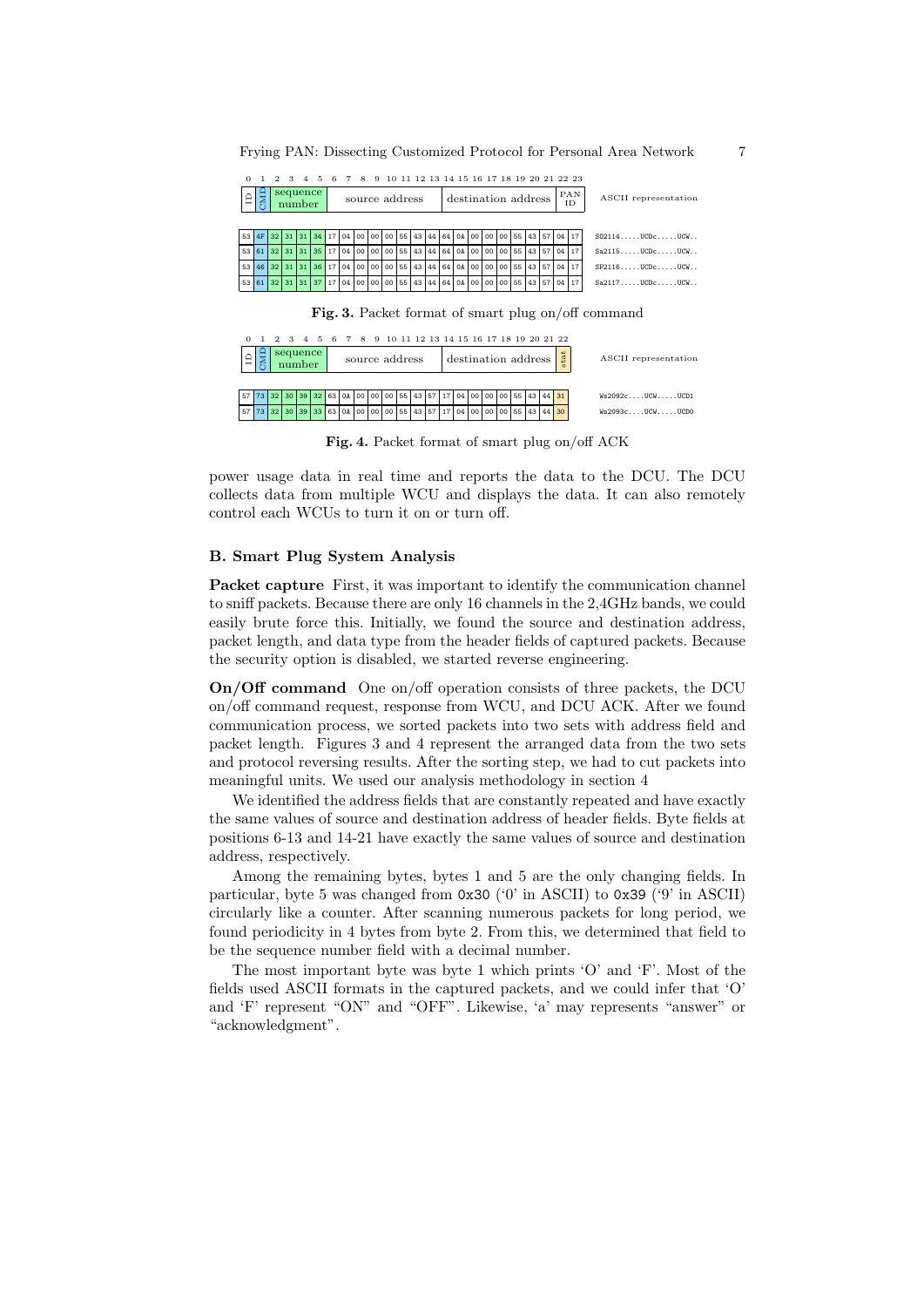| $\mathbf{r}$ |                   | sequence<br>number |  | address  |  | Cumulative<br>consumption                 |  |  |  | power consumption | ASCII representation                     |
|--------------|-------------------|--------------------|--|----------|--|-------------------------------------------|--|--|--|-------------------|------------------------------------------|
|              |                   |                    |  |          |  |                                           |  |  |  |                   |                                          |
|              | 57 50 33 32 30 31 |                    |  | $\cdots$ |  | 30 39 2E 34 30 30 30 30 30 30 2E 31 32 31 |  |  |  |                   | $WP3201 \cdot \cdot \cdot 09.400000.121$ |
| 57           | 50 33 32 31 37    |                    |  | $\cdots$ |  | 30 39 2E 38 30 30 30 30 30 30 2E 31 32 31 |  |  |  |                   | WP3217. 09.800000.121                    |
|              | 57 50 33 32 32 35 |                    |  | $\cdots$ |  | 31 30 2E 34 30 30 30 30 30 30 2E 31 32 31 |  |  |  |                   | $WP3325 \cdot \cdot \cdot 10.400000.121$ |

0123456 *···* 21 22 23 24 25 26 27 28 29 30 31 32 33 34

Fig. 5. Packet Formatof Smart Plug Power Consumption Data

Sorted packets in the figure [4](#page-6-1) are the WCU response for power control to the DCU. It has a similar format to that of the DCU. As a command in byte 1, the WCU uses 's', which may mean "success". The last byte in the WCU alternatively prints '0' and '1' in ASCII. This last byte likely means the power on/off status of the WCU. Another difference between the WCU and DCU formats is byte 0. The DCU uses 'S' and the WCU uses 'W' instead of 'S'. However, for a spoofing attack, fixed bytes were not our concern.

Power monitoring command The DCU requests power consumption information to WCUs every minute. Like the power control operation, the power monitoring process is also divided into three steps. The DCU requests power consumption information, and then the WCU replies with power consumption information. Finally, the DCU sends an acknowledgment to the WCU. In this process, byte 1 changes as follows: 'P', 'P', and 'a'.

Power monitoring packets have almost an identical structure with the power control packet structure up to byte 21. The DCU only adds PAN ID at the end of the power request and ACK packets. The remaining bytes in the WCU have power consumption information. Two key features that we could understand the meaning of are the range of hexadecimal bytes and repeated bytes such as 0x30  $(0)$  in ASCII) and  $0x2E$   $(·)$  in ASCII). From these, we determined that this field is using ASCII formats to represent cumulative power consumption and instant power consumption.

#### 6.2 Door Lock Analysis

#### A. Door Lock System Overview

The second target is a wireless controlled digital door lock system. This system consists of a door lock, a transceiver and a central controller. When the central controller sends a door open signal to the transceiver, which is installed in each floor, the transceiver sends a wireless packet to a specific door lock.

#### B. Door Lock Protocol Analysis

Packet capture In an apartment, the distance between a door to another door is close enough to receive packets in the same floor. After we found a channel, we could collect all packets between a transceiver and multiple door locks. However, since the door opening operation from the central controller is not a normal operation, we operated KillerBee until we collected enough packets.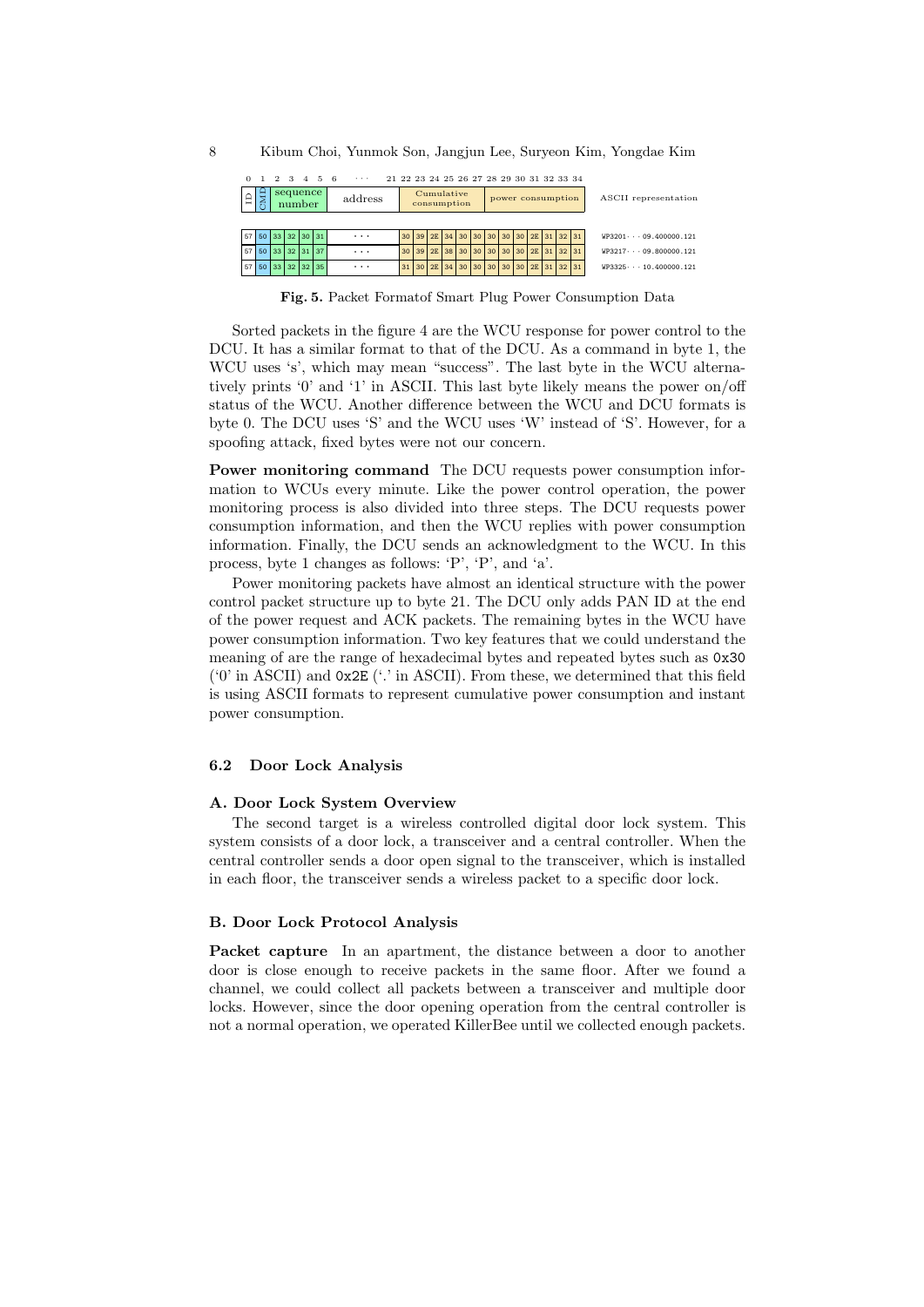Frying PAN: Dissecting Customized Protocol for Personal Area Network 9

|  |  |  | 0 1 2 3 4 5 6 7 8 9 10 11 12 13 14 15 16 17 18 19 20 21 22 23                                                                                                                                                |  |  |  |  |  |  |  |       |  |
|--|--|--|--------------------------------------------------------------------------------------------------------------------------------------------------------------------------------------------------------------|--|--|--|--|--|--|--|-------|--|
|  |  |  | $\fbox{\parbox{1.5cm}{ {\begin{tabular}{ c  c  c } \hline $G$ & $S$ & Lower 32bit of &Prefix \\ $m$ & $S$ & src MAC addr (00:15:8d:00) & dest MAC addr (00:15:8d:00) $\\ \hline \end{tabular}}}} \label{f5}$ |  |  |  |  |  |  |  | Misc. |  |

<span id="page-8-0"></span>Fig. 6. Packet Format of Door Lock Open Command

Door status monitoring command After gathering bunch of packets, we grouped packets according to packet length. We found six different length packets. We create a variety of situations to classify the different size of packets for further analysis. Majority of them are door status monitoring packets that consist of 2 phases. Firstly, request command packet of 47 byte length is transmitted from controller to door lock. Secondly, response command of 48 byte length is transmitted from door lock to controller. Packet of 47 bytes has a same feature with door open command which will be discussed right below. We disintegrated response packet of 48 bytes. Most of field was fixed making our work much easier. According to the change of command type between request and response the value of byte 0 repeats 0x02 and 0x05. Four bytes from byte 18 represent time field consisting of mm/dd/hh/mm meaningful as a status information. Each request and response command has a subsequent ACK packet of 5 byte length. ACK packet is simply configured with FCF, sequence number and CRC. The above procedure repeats every 5 minutes between controller and door locks.

Door open command With repeated door open and close experiments, we could filter out status monitoring packets from the door lock to the central controller. In figure [6,](#page-8-0) we dissected the format of the door lock open command. From byte 3 to byte 18, we found that address fields consist of modified MAC layer addresses. The last byte is always fixed when packets have different lengths. We assumed that this field means the end of data. The remaining fields are variable fields. The value of byte 0 repeats 0x02 and 0x05 corresponding to request and response. Obviously, byte 1 is a sequence number. When the byte length is changed, byte 2 is changed. Therefore, it shows the type of packets or the kind of command code. Four bytes from byte 19 are important. In normal cases, it receives 0x02013B3B. When the door is opened with a signal sent from the central controller, then 0x02014848 is captured.

#### 6.3 Platform Screen Door System Analysis

#### A. PSD System Overview

PSDs have been installed at subway platforms to separate the platform from the subway train for the safety of passengers and a pleasant air environment of subway stations. For citizen's safety, the PSD design must be secure. We found customized IEEE 802.15.4 based wireless communication in PSD installed in the subway station of the largest city of our country. The PSD system coincides with figure [2.](#page-4-1) The PSD controllers installed in a train and a station correspond to a master and slave, respectively. We found two subway lines use a customized protocol based on IEEE 802.15.4 and successfully reverse-engineered it.

# B. PSD System Analysis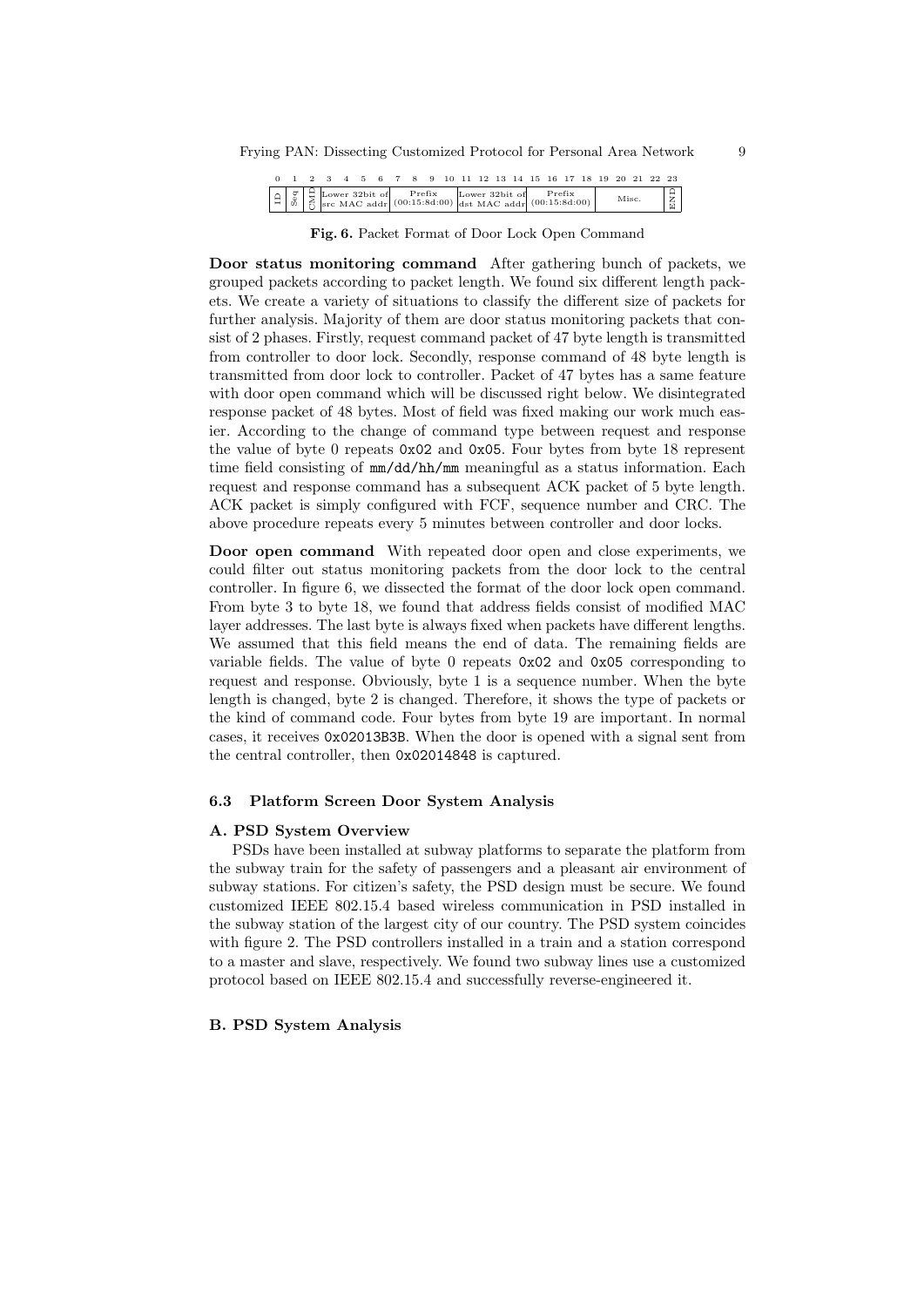

<span id="page-9-1"></span><span id="page-9-0"></span>Fig. 8. PSD packet format - step 2

PSD Packet Capture As a train approaches a platform, we try to detect an active channel by brute forcing. Fortunately, the train and the PSD exchange packets with a 20ms interval for almost 2 to 3 seconds. Therefore, we scanned all 16 channels by changing the receiving channel for each 100ms. Furthermore, the communication channel is fixed for the same line and for the same direction. We systematically collected packets against 20 subway stations and several trains to reverse the PSD protocol.

PSD System Protocol Reversing for Line X and Y First, we analyzed captured packets from line X, due to the completeness of the captured packet sequences. (Line Y has an identical packet structure with line X). First, we verified the header of the MAC layer to obtain meta data. The value of FCF is 0x8841, which represents a disabled security option, no ACK, and a 16-bit source and destination address. We grouped PSD packets in three steps following figure [2.](#page-4-1)

1 Step 1 - Connection Request and Response Packets corresponding to step 1 from three different stations are depicted in figure [7.](#page-9-0) In the whole process, we found that a header field is 5 bytes.

Byte 1 represents the communication step. We could see the transition of byte 1 when the communication process changes. Byte 1 from PSD, 0xE0 in step 1 changed to 0xE1 in step 2 packets. Otherwise, byte 1 from the train changed from 0xF0 in step 1 to 0xF1 in step 3. Bytes 2 and 3 describe the lower 8 bits of the train MAC address and the station MAC address (each address is 16-bits), respectively. Thus, 0xFF in byte 2 indicates broadcasting address. We could also observe the increment in byte 3 when the train moved to the next station. Byte 4 is always 0x01 or 0x02. After numerous experiments in the same station, we found that byte 4 represents the direction of the train. Bytes 5 and 6 contained CRC-16, which is a well-known protocol.

2 Step 2 - Data Request of PSD In figure [8,](#page-9-1) the packet consists of a header, timestamp, and CRC. Byte 1 changed to  $0xE1$  from  $0xE0$  in step 1. We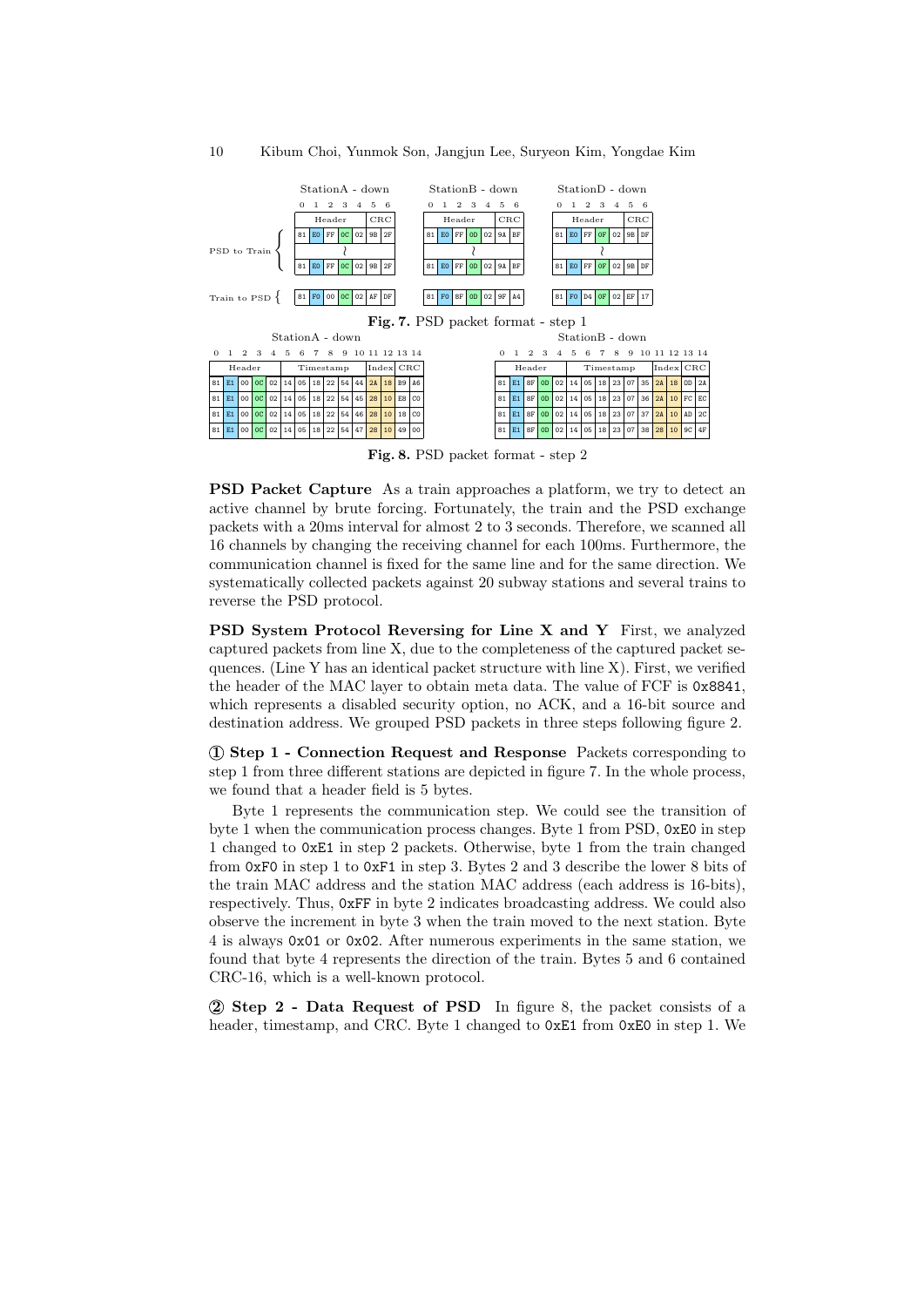| StationA - Train1 - down |                                  |                             |  |  |  |      |  |  |              |  |  | StationA - Train2 - down |  |        |  |  |  |  |      |                                  |     |                                  | StationA - Train3 - down |  |  |  |  |  |      |  |              |  |                                  |
|--------------------------|----------------------------------|-----------------------------|--|--|--|------|--|--|--------------|--|--|--------------------------|--|--------|--|--|--|--|------|----------------------------------|-----|----------------------------------|--------------------------|--|--|--|--|--|------|--|--------------|--|----------------------------------|
|                          | 0 1 2 3 4 5 6 7 8 9 10           |                             |  |  |  |      |  |  |              |  |  |                          |  |        |  |  |  |  |      |                                  |     | 0 1 2 3 4 5 6 7 8 9 10           |                          |  |  |  |  |  |      |  |              |  | 0 1 2 3 4 5 6 7 8 9 10           |
|                          |                                  | Header                      |  |  |  | Code |  |  | $_{\rm CRC}$ |  |  |                          |  | Header |  |  |  |  | Code |                                  | CRC |                                  | Header                   |  |  |  |  |  | Code |  | $_{\rm CRC}$ |  |                                  |
|                          | 81 F1 00 11 02 11 20 40 82 67 F8 |                             |  |  |  |      |  |  |              |  |  |                          |  |        |  |  |  |  |      |                                  |     | 81 F1 00 11 02 13 20 40 82 66 40 |                          |  |  |  |  |  |      |  |              |  | 81 F1 00 11 02 15 20 40 82 14 0C |
|                          | $81$ F <sub>1</sub>              | 100 11 02 11 20 42 82 66 98 |  |  |  |      |  |  |              |  |  |                          |  |        |  |  |  |  |      | 81 F1 00 11 02 13 20 42 82 67 20 |     |                                  |                          |  |  |  |  |  |      |  |              |  | 81 F1 00 11 02 15 20 42 82 15 60 |
|                          | 81 F1 00 11 02 11 20 40 82 67 F8 |                             |  |  |  |      |  |  |              |  |  |                          |  |        |  |  |  |  |      |                                  |     | 81 F1 00 11 02 13 20 40 82 66 40 |                          |  |  |  |  |  |      |  |              |  | 81 F1 00 11 02 15 20 40 82 14 0C |

<span id="page-10-1"></span>Fig. 9. PSD packet format - step 3

found the timestamp field was formed as yy/mm/dd/hh/mm/ss from the fact that the period is 60 in decimal. The index field changed following the status of the PSD. We assumed that field to be an index code for the purpose of PSD status monitoring.

3 Step 3 - Data Transmission of Train Figure [9](#page-10-1) represents packets from train to the PSD. Byte 2 changed to 0xF1 from 0xF0. In the code field, bytes 6 and 8 are never changed. Although we could not find the meaning of the bytes, we can fill these fields with the same values for the spoofing attack. However, byte 5 increased by two as the next train entered the platform. Since the PSD closed when byte 7 changed to 0x42 from 0x40, we speculated that it was the practical PSD control code. This field is the only changing field of step 3. Thus, we believe byte 7 is a control message.

# <span id="page-10-0"></span>7 Attack Results

## 7.1 Spoofing Smart Plug

To implement a spoofer, we utilized the KillerBee framework. The only task that we need to perform is a simple payload forgery. We hard-coded constant fields such as addresses and inserted the command. We additionally attached sequence number and CRC code at last. We composed a malicious packet with the command we want and the suitable sequence number that is larger than the current sequence number. Using our spoofer, we could send a malicious packet and receive the corresponding ACK packet successfully. We also noticed that WCU only checks the addresses, sequence number, and CRC code. The sequence number only has to be larger than the previous sequence number. In this case, 0xFFFFFFFF is the best choice.

We implemented an attack against DCU to masquerade power usage information. This attack was a bit more challenging than the previous attack, because we needed to send the packet exactly on time when the DCU asked WCU. In addition, our spoofing packet should be sent faster than the legitimate packet with higher signal strength. Therefore, we sent five packets in  $0.1$  second immediately after the receiver sniffed the power consumption information request. Finally, we could inject the power consumption information to the DCU display.

# 7.2 Spoofing Door Lock

In the case of door lock, capturing a real command packet is the most difficult aspect. This is because the action followed after the "open" command itself is